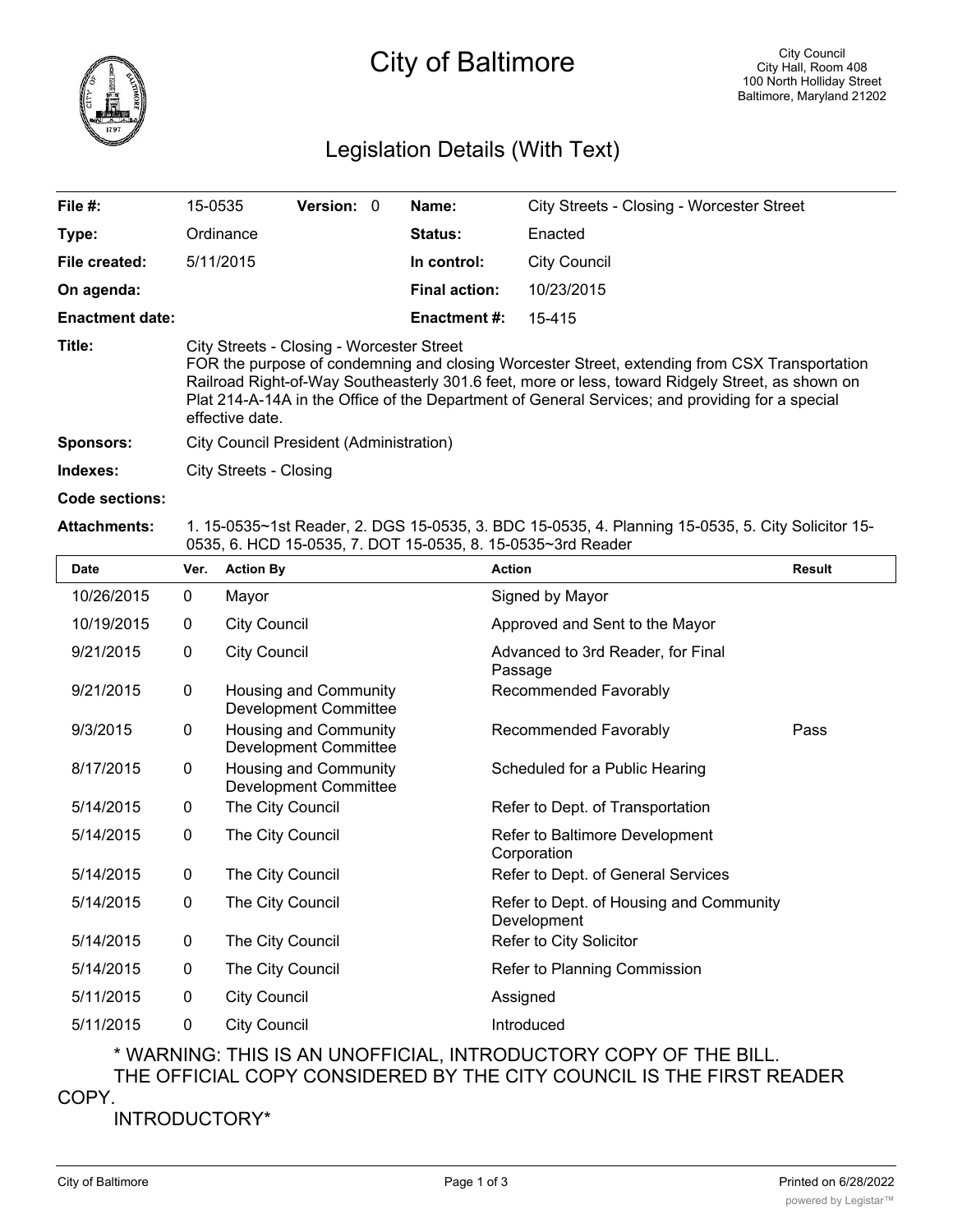CITY OF BALTIMORE COUNCIL BILL

Introduced by: The Council President At the request of: The Administration (Department of General Services) A BILL ENTITLED

## AN ORDINANCE concerning **City Streets - Closing - Worcester Street**

FOR the purpose of condemning and closing Worcester Street, extending from CSX Transportation Railroad Right-of-Way Southeasterly 301.6 feet, more or less, toward Ridgely Street, as shown on Plat 214-A-14A in the Office of the Department of General Services; and providing for a special effective date.

BY authority of

 Article I - General Provisions Section 4 and Article II - General Powers Sections 2, 34, 35 Baltimore City Charter (1996 Edition)

 SECTION 1. BE IT ORDAINED BY THE MAYOR AND CITY COUNCIL OF BALTIMORE, That the Department of General Services shall proceed to condemn and close Worcester Street, extending from CSX Transportation Railroad Right-of-Way Southeasterly 301.6 feet, more or less, toward Ridgely Street, and more particularly described as follows:

Beginning for Parcel No. 1 at a point on the Northeast side of Worcester Street (formerly Carey Street), 66 feet wide, the point of beginning being distant Northwesterly 144.5 feet, more less, from the intersection of the northwest side of Ridgely Street with the northeast side of Worcester Street; thence crossing the existing right-of-way of Worcester Street, Southwesterly 66.0 feet, more or less, to intersect the Southwest side of Worcester Street; thence binding on the Southwest side of Worcester Street, Northwesterly 301.6 feet, more or less, to intersect the Southeast side of the CSX Transportation Railroad Right-of-Way; thence binding on the right-of-way, Northeasterly 66.9 feet, more or less, to intersect the Northeast side of Worcester Street; thence binding on the Northeast side of Worcester Street, Southeasterly 291.1 feet, more or less, to the point of beginning.

As delineated on Plat 214-A-14A, prepared by the Survey Control Section and filed on January 5, 2015, in the Office of the Department of General Services.

 SECTION 2. AND BE IT FURTHER ORDAINED, That the proceedings for the condemnation and closing of Worcester Street and the rights of all interested parties shall be regulated by and in accordance with all applicable provisions of state and local law and with all applicable rules and regulations adopted by the Director of General Services and filed with the Department of Legislative Reference.

SECTION 3. AND BE IT FURTHER ORDAINED, That after the closing under this Ordinance, all